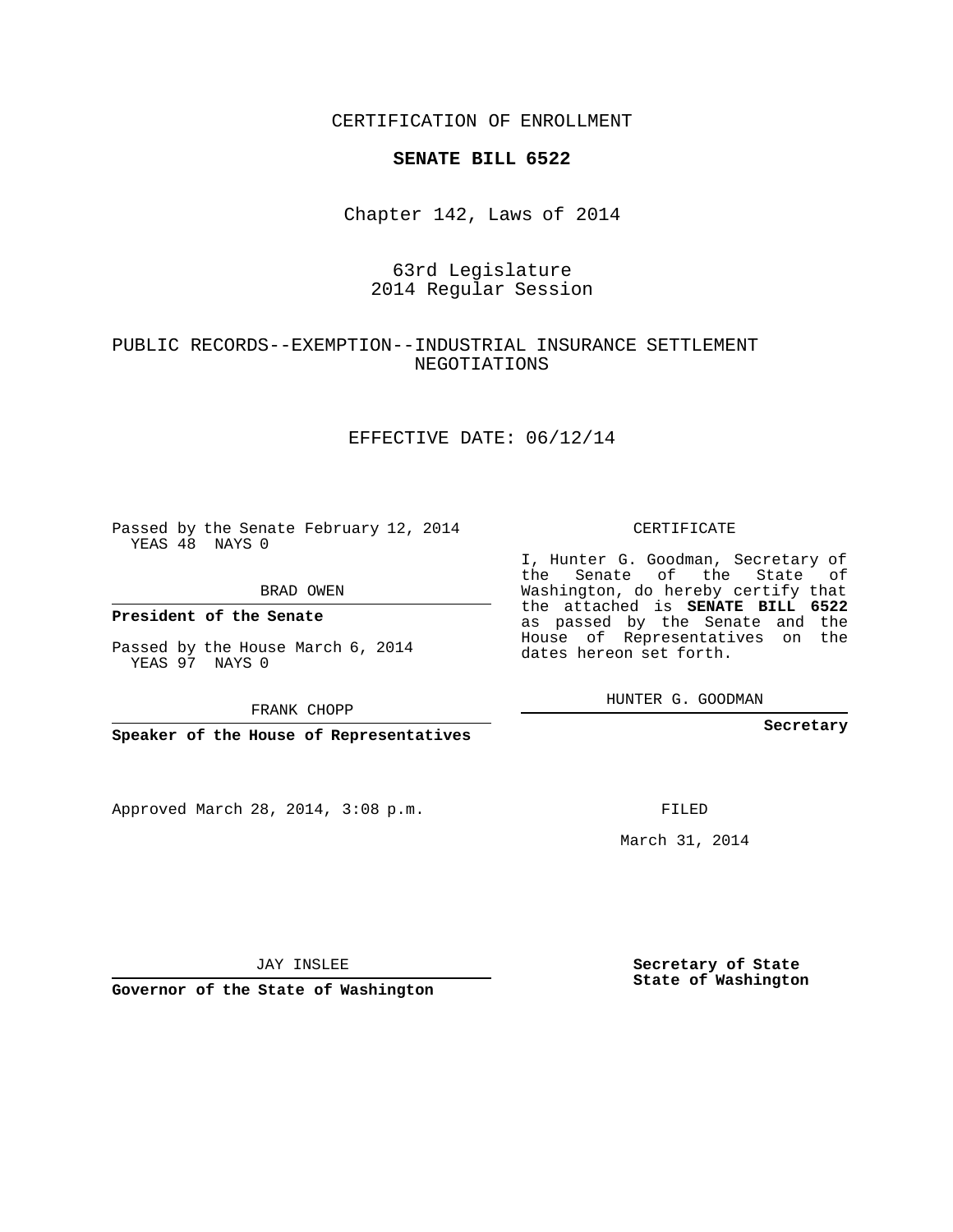# **SENATE BILL 6522** \_\_\_\_\_\_\_\_\_\_\_\_\_\_\_\_\_\_\_\_\_\_\_\_\_\_\_\_\_\_\_\_\_\_\_\_\_\_\_\_\_\_\_\_\_

\_\_\_\_\_\_\_\_\_\_\_\_\_\_\_\_\_\_\_\_\_\_\_\_\_\_\_\_\_\_\_\_\_\_\_\_\_\_\_\_\_\_\_\_\_

Passed Legislature - 2014 Regular Session

**State of Washington 63rd Legislature 2014 Regular Session By** Senators Holmquist Newbry and Conway

Read first time 01/31/14. Referred to Committee on Commerce & Labor.

 AN ACT Relating to restricting the use of personal information gathered during the claims resolution structured settlement agreement process; amending RCW 51.04.063; and reenacting and amending RCW 42.56.230.

BE IT ENACTED BY THE LEGISLATURE OF THE STATE OF WASHINGTON:

 **Sec. 1.** RCW 42.56.230 and 2013 c 336 s 3 and 2013 c 220 s 1 are each reenacted and amended to read as follows:

 The following personal information is exempt from public inspection and copying under this chapter:

 (1) Personal information in any files maintained for students in public schools, patients or clients of public institutions or public health agencies, or welfare recipients;

- 
- (2)(a) Personal information:

 (i) For a child enrolled in licensed child care in any files maintained by the department of early learning; or

 (ii) For a child enrolled in a public or nonprofit program serving or pertaining to children, adolescents, or students, including but not limited to early learning or child care services, parks and recreation programs, youth development programs, and after-school programs.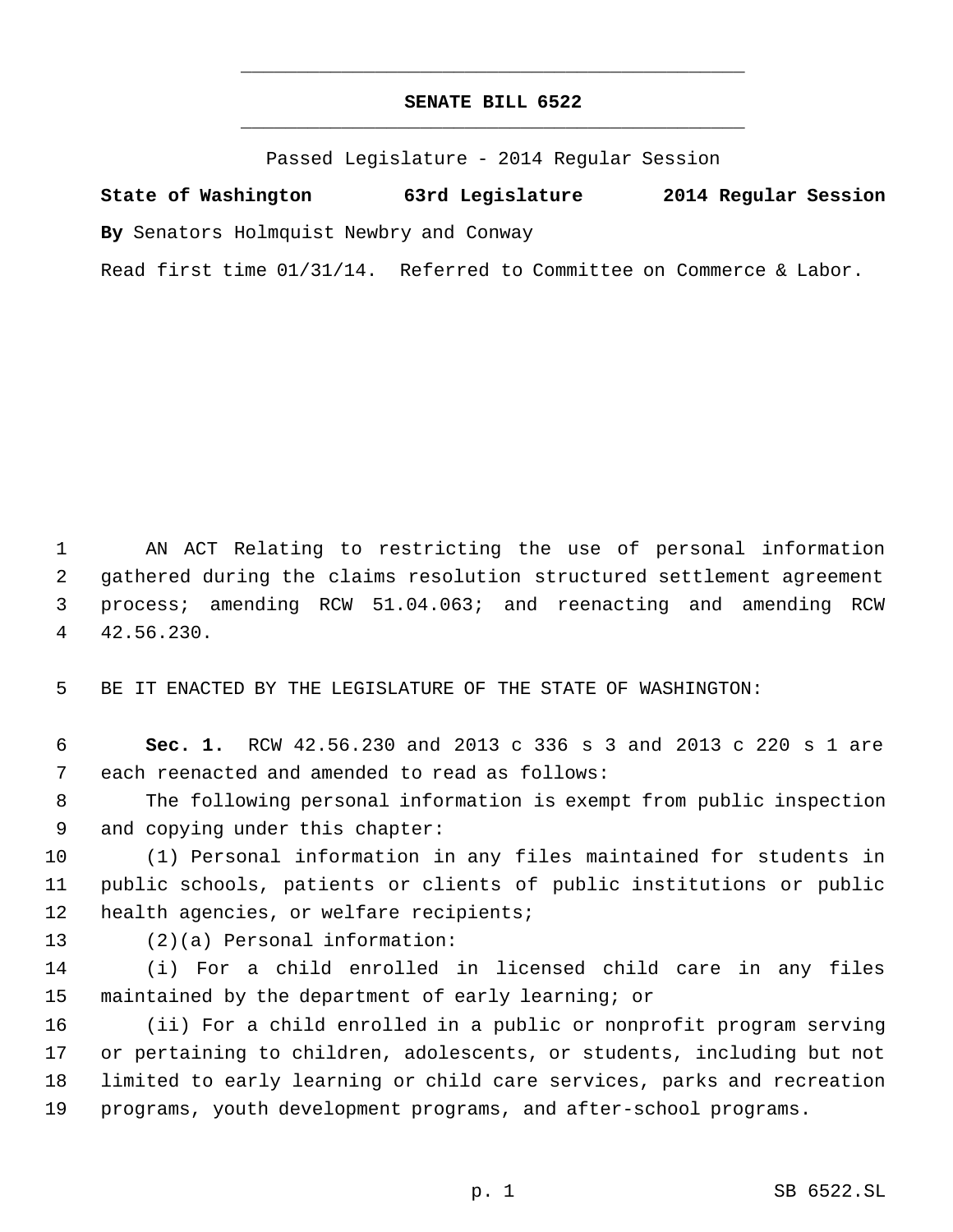(b) Emergency contact information under this subsection (2) may be provided to appropriate authorities and medical personnel for the purpose of treating the individual during an emergency situation;

 (3) Personal information in files maintained for employees, appointees, or elected officials of any public agency to the extent that disclosure would violate their right to privacy;

 (4) Information required of any taxpayer in connection with the assessment or collection of any tax if the disclosure of the information to other persons would: (a) Be prohibited to such persons by RCW 84.08.210, 82.32.330, 84.40.020, 84.40.340, or any ordinance authorized under RCW 35.102.145; or (b) violate the taxpayer's right to 12 privacy or result in unfair competitive disadvantage to the taxpayer;

 (5) Credit card numbers, debit card numbers, electronic check numbers, card expiration dates, or bank or other financial account numbers, except when disclosure is expressly required by or governed by other law;

 (6) Personal and financial information related to a small loan or 18 any system of authorizing a small loan in RCW 31.45.093; ((and))

 (7)(a) Any record used to prove identity, age, residential address, social security number, or other personal information required to apply for a driver's license or identicard.

 (b) Information provided under RCW 46.20.111 that indicates that an applicant declined to register with the selective service system.

 (c) Any record pertaining to a vehicle license plate, driver's license, or identicard issued under RCW 46.08.066 that, alone or in combination with any other records, may reveal the identity of an individual, or reveal that an individual is or was, performing an undercover or covert law enforcement, confidential public health work, public assistance fraud, or child support investigative activity. This exemption does not prevent the release of the total number of vehicle license plates, drivers' licenses, or identicards that, under RCW 46.08.066, an agency or department has applied for, been issued, denied, returned, destroyed, lost, and reported for misuse.

 (d) Any record pertaining to a vessel registration issued under RCW 88.02.330 that, alone or in combination with any other records, may reveal the identity of an individual, or reveal that an individual is or was, performing an undercover or covert law enforcement activity. This exemption does not prevent the release of the total number of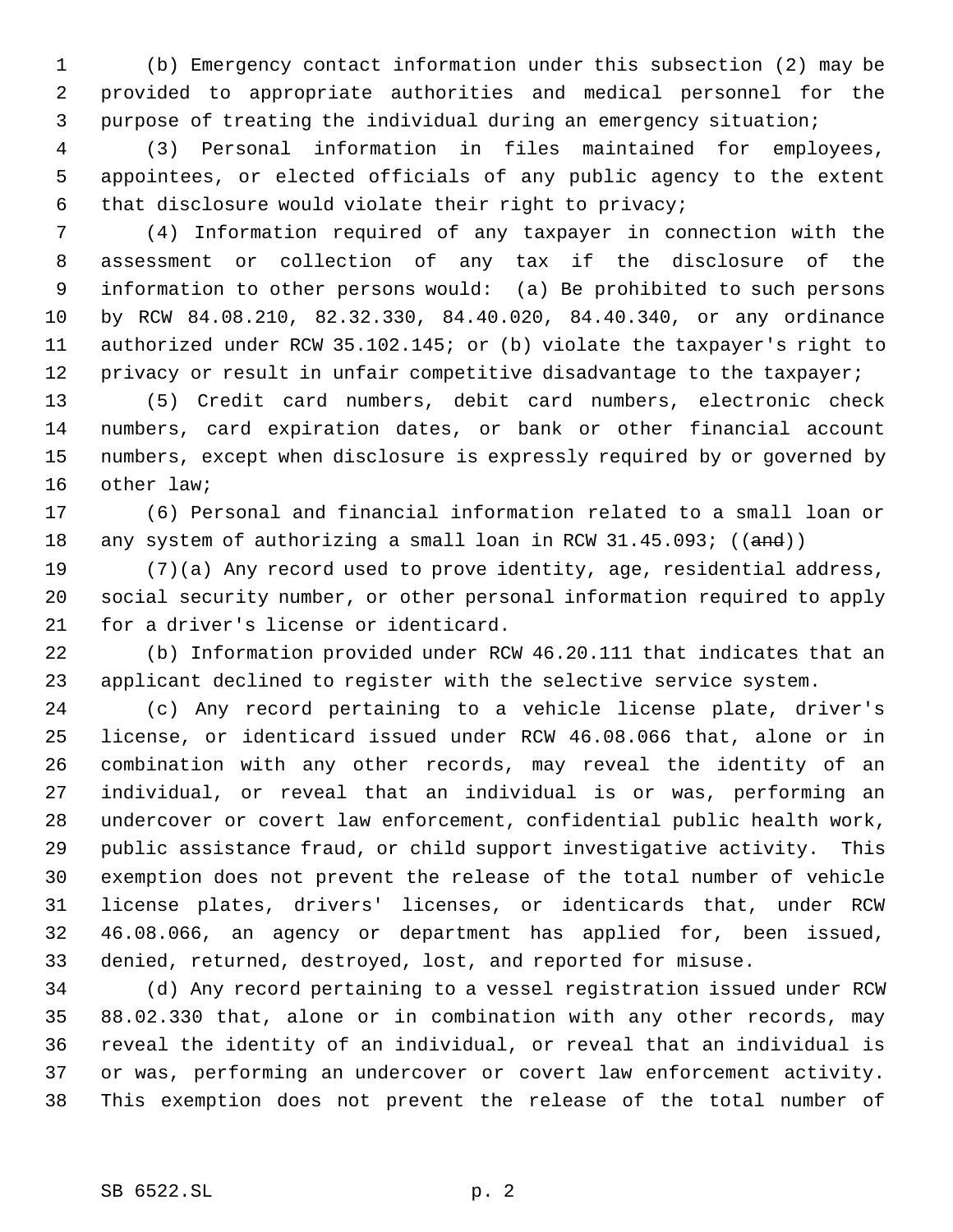vessel registrations that, under RCW 88.02.330, an agency or department has applied for, been issued, denied, returned, destroyed, lost, and 3 reported for misuse( $(-$ 

4  $(e)$ )  $i$  and

 (8) All information related to individual claims resolution structured settlement agreements submitted to the board of industrial insurance appeals under RCW 51.04.063, other than final orders from the board of industrial insurance appeals.

 Upon request by the legislature, the department of licensing shall provide a report to the legislature containing all of the information 11 in subsection (7)(c) and (d) of this ((subsection)) section that is subject to public disclosure.

 **Sec. 2.** RCW 51.04.063 and 2013 c 23 s 104 are each amended to read as follows:

 (1) Notwithstanding RCW 51.04.060 or any other provision of this title, beginning on January 1, 2012, an injured worker who is at least fifty-five years of age on or after January 1, 2012, fifty-three years of age on or after January 1, 2015, or fifty years of age on or after January 1, 2016, may choose from the following: (a) To continue to receive all benefits for which they are eligible under this title, (b) to participate in vocational training if eligible, or (c) to initiate and agree to a resolution of their claim with a structured settlement.

 (2)(a) As provided in this section, the parties to an allowed claim may initiate and agree to resolve a claim with a structured settlement for all benefits other than medical. Parties as defined in (b) of this subsection may only initiate claim resolution structured settlements if at least one hundred eighty days have passed since the claim was received by the department or self-insurer and the order allowing the claim is final and binding. All requirements of this title regarding entitlement to and payment of benefits will apply during this period. All claim resolution structured settlement agreements must be approved by the board of industrial insurance appeals.

(b) For purposes of this section, "parties" means:

 (i) For a state fund claim, the worker, the employer, and the department. The employer will not be a party if the costs of the claim or claims are no longer included in the calculation of the employer's experience factor used to determine premiums, if they cannot be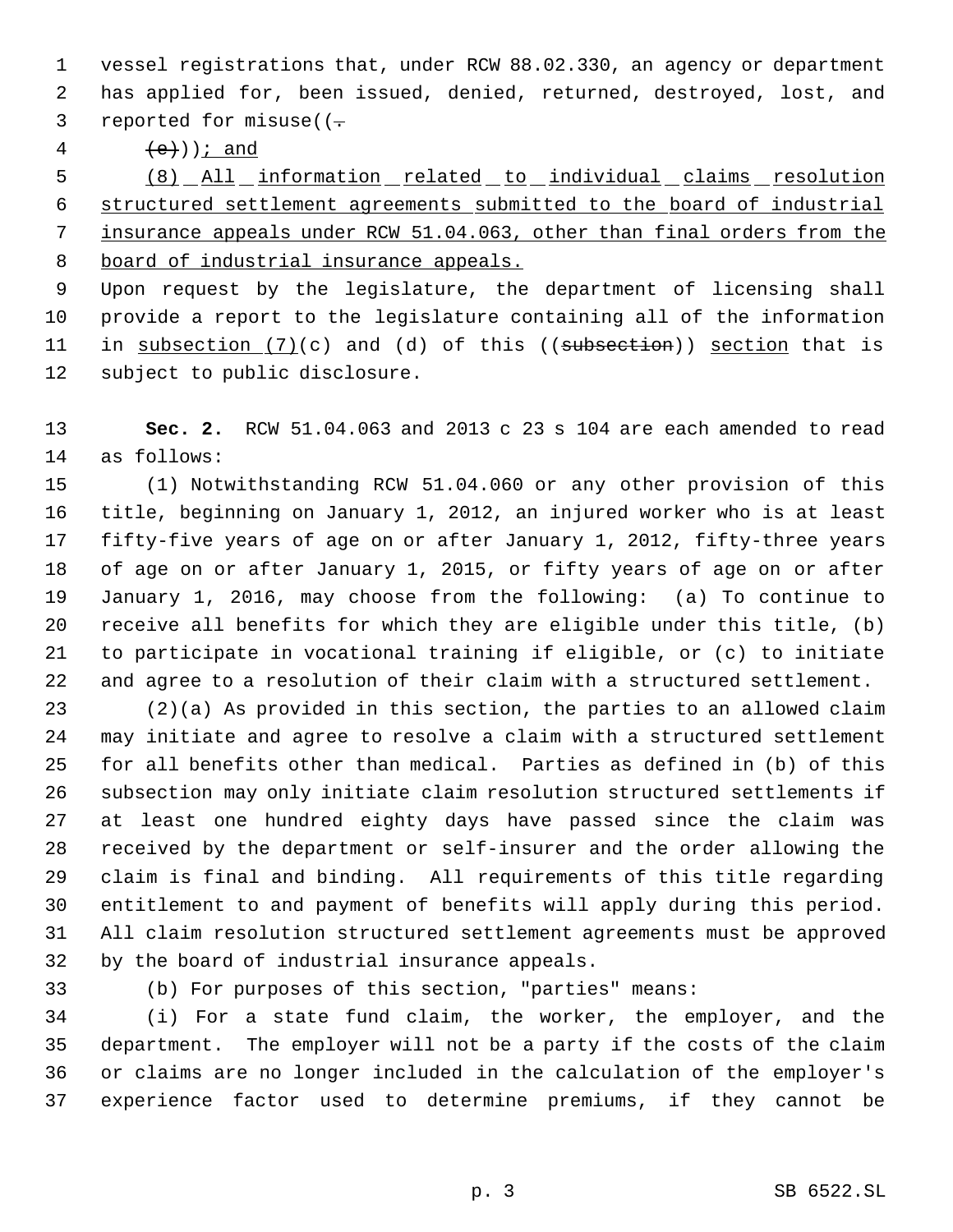located, are no longer in business, or they fail to respond or decline to participate after timely notice of the claim resolution settlement process provided by the board and the department.

(ii) For a self-insured claim, the worker and the employer.

(c) The claim resolution structured settlement agreements shall:

 (i) Bind the parties with regard to all aspects of a claim except medical benefits unless revoked by one of the parties as provided in subsection (6) of this section;

 (ii) Provide a periodic payment schedule to the worker equal to at least twenty-five percent but not more than one hundred fifty percent of the average monthly wage in the state pursuant to RCW 51.08.018, except for the initial payment which may be up to six times the average 13 monthly wage in the state pursuant to RCW 51.08.018;

(iii) Not set aside or reverse an allowance order;

 (iv) Not subject any employer who is not a signatory to the agreement to any responsibility or burden under any claim; and

 (v) Not subject any funds covered under this title to any responsibility or burden without prior approval from the director or designee.

 (d) For state fund claims, the department shall negotiate the claim resolution structured settlement agreement with the worker or their representative and with the employer or employers and their representative or representatives.

 (e) For self-insured claims, the self-insured employer shall negotiate the agreement with the worker or his or her representative. Workers of self-insured employers who are unrepresented may request that the office of the ombuds for self-insured injured workers provide assistance or be present during negotiations.

 (f) Terms of the agreement may include the parties' agreement that the claim shall remain open for future necessary medical or surgical treatment related to the injury where there is a reasonable expectation such treatment is necessary. The parties may also agree that specific future treatment shall be provided without the application required in RCW 51.32.160.

 (g) Any claim resolution structured settlement agreement entered into under this section must be in writing and signed by the parties or their representatives and must clearly state that the parties understand and agree to the terms of the agreement.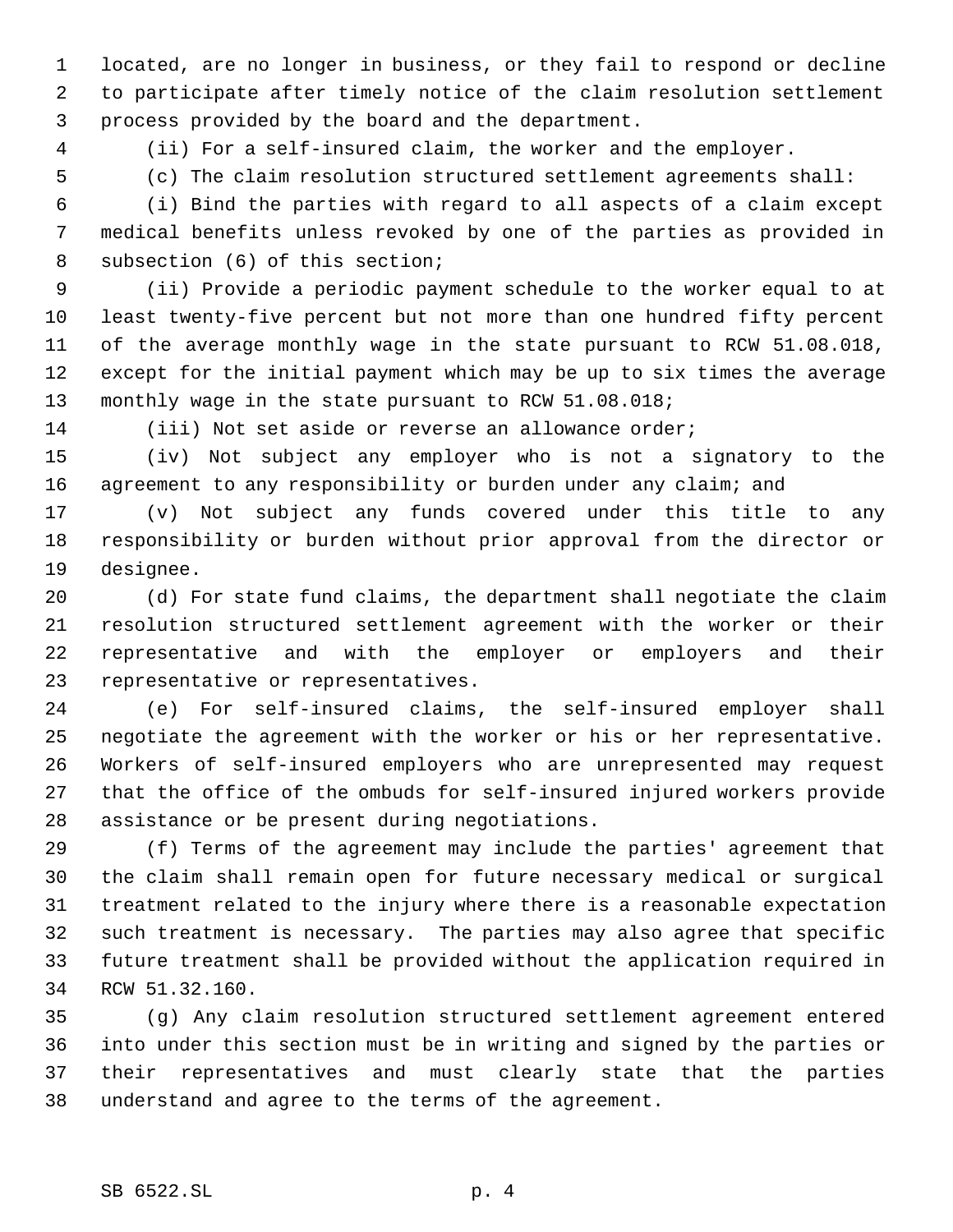(h) If a worker is not represented by an attorney at the time of signing a claim resolution structured settlement agreement, the parties must forward a copy of the signed agreement to the board with a request for a conference with an industrial appeals judge. The industrial appeals judge must schedule a conference with all parties within fourteen days for the purpose of (i) reviewing the terms of the proposed settlement agreement by the parties; and (ii) ensuring the worker has an understanding of the benefits generally available under this title and that a claim resolution structured settlement agreement may alter the benefits payable on the claim or claims. The judge may schedule the initial conference for a later date with the consent of the parties.

 (i) Before approving the agreement, the industrial appeals judge shall ensure the worker has an adequate understanding of the agreement and its consequences to the worker.

 (j) The industrial appeals judge may approve a claim resolution structured settlement agreement only if the judge finds that the agreement is in the best interest of the worker. When determining whether the agreement is in the best interest of the worker, the industrial appeals judge shall consider the following factors, taken as a whole, with no individual factor being determinative:

 (i) The nature and extent of the injuries and disabilities of the worker;

24 (ii) The age and life expectancy of the injured worker;

 (iii) Other benefits the injured worker is receiving or is entitled to receive and the effect a claim resolution structured settlement 27 agreement might have on those benefits; and

 (iv) The marital or domestic partnership status of the injured worker.

 (k) Within seven days after the conference, the industrial appeals judge shall issue an order allowing or rejecting the claim resolution structured settlement agreement. There is no appeal from the industrial appeals judge's decision.

 (l) If the industrial appeals judge issues an order allowing the claim resolution structured settlement agreement, the order must be submitted to the board.

 (3) Upon receiving the agreement, the board shall approve it within thirty working days of receipt unless it finds that: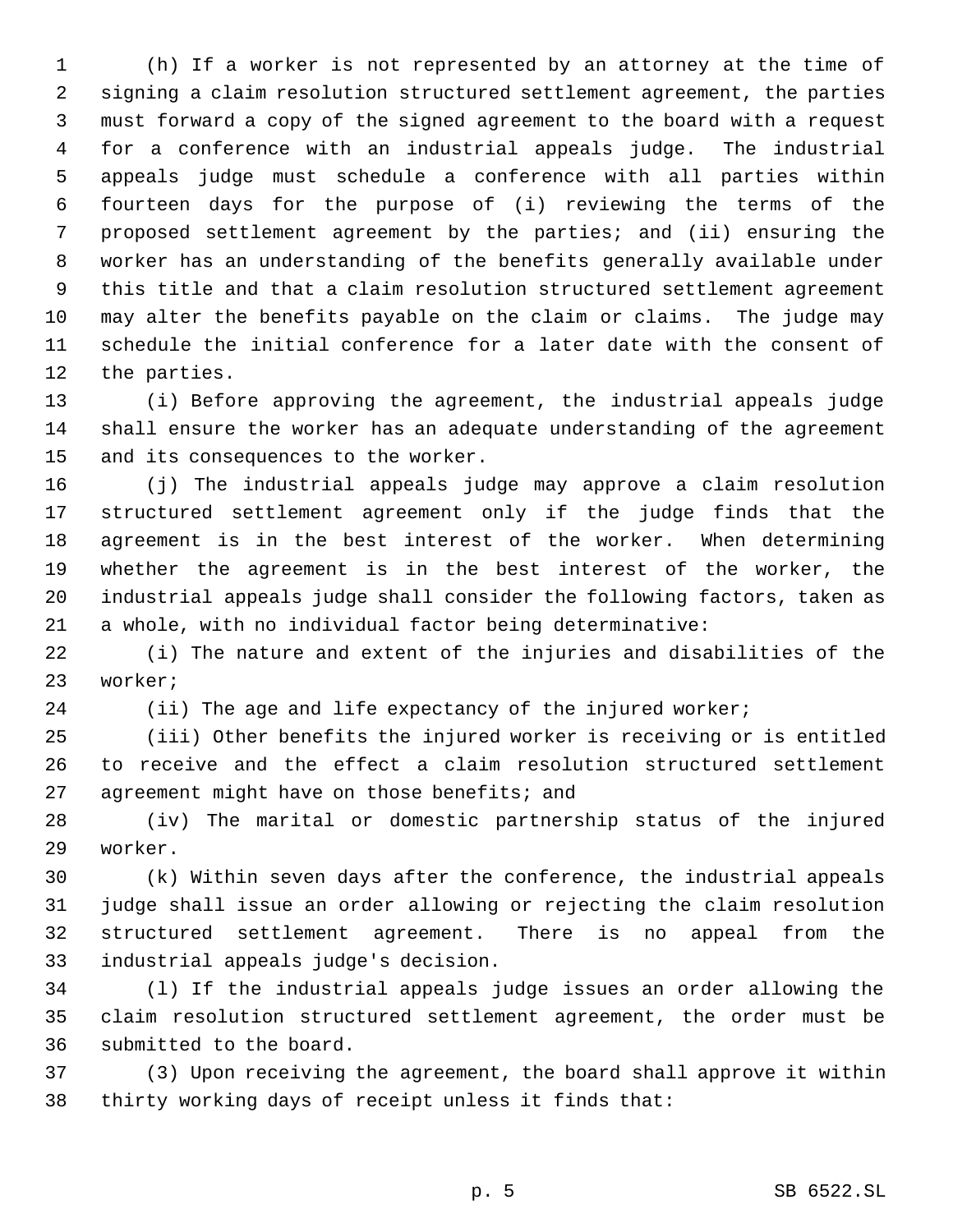(a) The parties have not entered into the agreement knowingly and willingly;

 (b) The agreement does not meet the requirements of a claim resolution structured settlement agreement;

 (c) The agreement is the result of a material misrepresentation of law or fact;

(d) The agreement is the result of harassment or coercion; or

(e) The agreement is unreasonable as a matter of law.

 (4) If a worker is represented by an attorney at the time of signing a claim resolution structured settlement agreement, the parties shall submit the agreement directly to the board without the conference described in this section.

 (5) If the board approves the agreement, it shall provide notice to all parties. The department shall place the agreement in the applicable claim file or files.

 (6) A party may revoke consent to the claim resolution structured settlement agreement by providing written notice to the other parties and the board within thirty days after the date the agreement is approved by the board.

 (7) To the extent the worker is entitled to any benefits while a claim resolution structured settlement agreement is being negotiated or during the revocation period of an agreement, the benefits must be paid pursuant to the requirements of this title until the agreement becomes final.

 (8) A claim resolution structured settlement agreement that meets the conditions in this section and that has become final and binding as provided in this section is binding on all parties to the agreement as to its terms and the injuries and occupational diseases to which the agreement applies. A claim resolution structured settlement agreement that has become final and binding is not subject to appeal.

 (9) All payments made to a worker pursuant to a final claim resolution structured settlement agreement must be reported to the department as claims costs pursuant to this title. If a self-insured employer contracts with a third-party administrator for claim services and the payment of benefits under this title, the third-party administrator shall also disburse the structured settlement payments pursuant to the agreement.